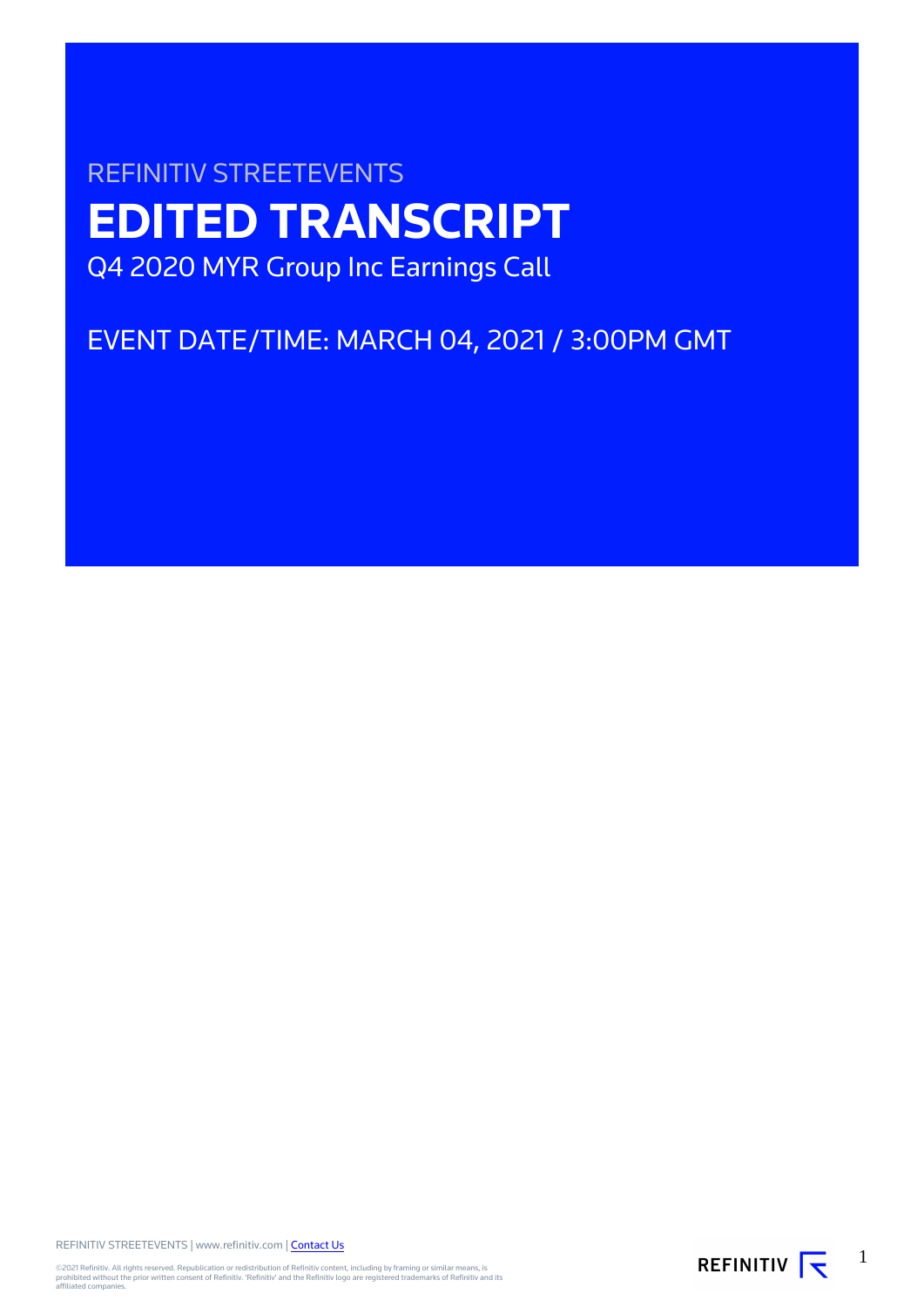#### **CORPORATE PARTICIPANTS**

**Betty R. Johnson** MYR Group Inc. - Senior VP & CFO **Jeffrey J. Waneka** MYR Group Inc. - Senior VP and COO of Commercial & Industrial **Richard S. Swartz** MYR Group Inc. - President, CEO & Director **Tod M. Cooper** MYR Group Inc. - Senior VP & COO of Transmission and Distribution

#### **CONFERENCE CALL PARTICIPANTS**

**Alexander David Dwyer** KeyBanc Capital Markets Inc., Research Division - Associate **Andrew John Wittmann** Robert W. Baird & Co. Incorporated, Research Division - Senior Research Analyst **Brian J. Russo** Sidoti & Company, LLC - Research Analyst **Noelle Christine Dilts** Stifel, Nicolaus & Company, Incorporated, Research Division - VP & Analyst **David E. Gutierrez** Dresner Corporate Services, Inc. - Head of PR Practice and SVP

#### **PRESENTATION**

#### **Operator**

Good morning, everyone, and welcome to the MYR Group Fourth Quarter and Full Year 2020 Earnings Results Conference Call. Today's conference is being recorded. At this time, for opening remarks and introductions, I would like to turn the conference over to David Gutierrez of Dresner Corporate Services. Please go ahead, David.

#### **David E. Gutierrez Dresner Corporate Services, Inc. - Head of PR Practice and SVP**

Thank you, Michelle, and good morning, everyone. I'd like to welcome you to the MYR Group conference call to discuss the company's fourth quarter and full year results for 2020, which were reported yesterday.

Joining us on today's call are Rick Swartz, President and Chief Executive Officer; Betty Johnson, Senior Vice President and Chief Financial Officer; Tod Cooper, Senior Vice President and Chief Operating Officer of MYR Group's Transmission and Distribution segment; and Jeff Waneka, Senior Vice President and Chief Operating Officer of MYR Group's Commercial and industrial segment.

If you did not receive yesterday's press release, please contact Dresner Corporate Services at (312) 726-3600, and we will send you a copy, or go to the MYR group website, where a copy is available under the Investor Relations tab. Also, a replay of today's call will be available until Thursday, March 11, 2021, at 1:00 p.m. Eastern Time by dialing (855) 859-2056 or (404) 537-3406 and entering conference ID 9190145.

Before we begin, I want to remind you that this discussion may contain forward-looking statements. Any such statements are based upon information available to MYR Group's management as of this date, and MYR group assumes no obligation to update any such forward-looking statements. These forward-looking statements involve risks and uncertainties that could cause actual results to differ materially from the forward-looking statements. Accordingly, these statements are no guarantee of future performance.

These risks and uncertainties are discussed in the company's annual report on Form 10-K for the year ended December 31, 2020, and in yesterday's press release.

Certain non-GAAP financial information will be discussed on the call today. A reconciliation of these non-GAAP measures to the most comparable GAAP measures is set forth in yesterday's press release.

With that said, let me turn the call over to Rick Swartz.

#### **Richard S. Swartz MYR Group Inc. - President, CEO & Director**

Thanks, David. Good morning, everyone. Welcome to our fourth quarter and full year 2020 conference call to discuss financial and operational results.

I will begin by providing a brief summary of the fourth quarter and full year results, and then turn the call over to Betty Johnson, our Chief Financial Officer, for a more detailed financial review. Following Betty's overview, Tod Cooper and Jeff Waneka, Chief Operating Officers

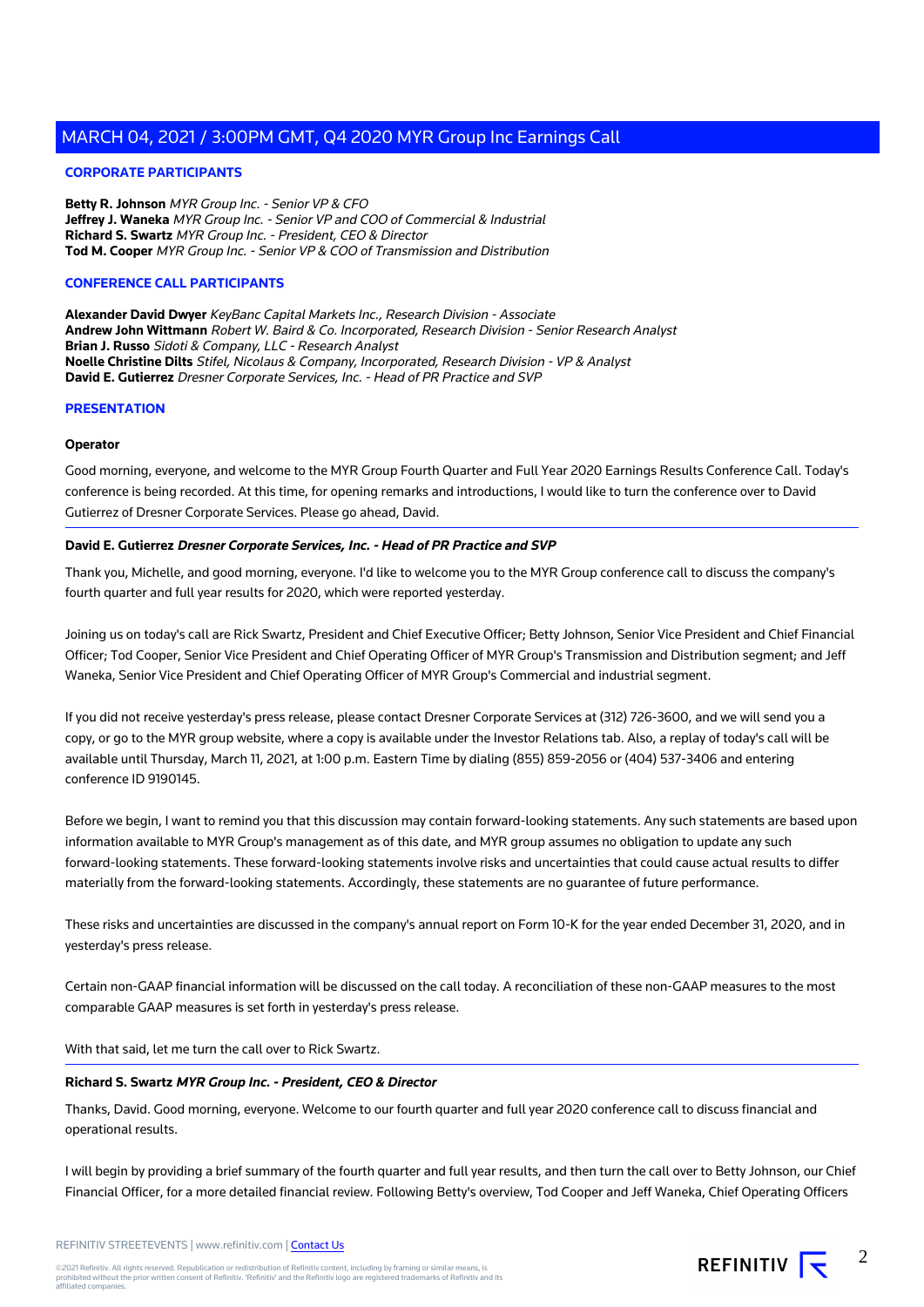for our T&D and C&I segments, will provide a summary of our segment performance and discuss some of MYR Group's opportunities going forward. I will conclude today's call with some closing remarks and open the call up for your questions.

We finished 2020 with a strong financial performance in the fourth quarter and full year revenue of \$2.25 billion, setting a record high for the sixth consecutive year. Our backlog of \$1.65 billion at the end of 2020 reflects continued investment in energy and infrastructure projects and positions us well for success in 2021.

In 2020, our T&D and C&I segments experienced strong bidding and project activity amid unique market conditions. Throughout 2020, we emphasized our ability to adapt, while meeting client needs and keeping our team members safe in response to the COVID-19 pandemic.

As we look at market trends, some utilities have committed to transition to 100% clean energy or setting net zero carbon emission goals. This clean energy transformation should result in change within our customers' business models and will require significant infrastructure investments to meet these goals. Our strategic investments in growing our renewable energy capabilities positions us well today and in the future to support the changing needs of our customers.

Our C&I segment continues to be fueled by investments in infrastructure to support health care, data centers, warehousing and water projects. The expansion of e-commerce in response to the COVID-19 has resulted in continued investments in warehouse and distribution facilities. Our ability to conduct complex critical infrastructure facilities creates an opportunity for us to capitalize on these market trends.

Our T&D and C&I segments continue to build on our strong capabilities to meet the diverse needs of our clients in these areas and position us favorably for significant opportunities in 2021 and beyond.

MYR Group's consistent performance has built lasting customer relationships across the industry. We are focused on gaining deeper insights into our customers' business to strengthen relationships, develop innovative solutions and differentiate our services. We continually leverage the ingenuity and passion of our team members to elevate the safety, quality and cost competitiveness of our project delivery.

We believe MYR Group is well positioned to maintain our status as a leading company in the industry, and we are proud of our fourth quarter and 2020 full year performance, which we expect to serve as a solid foundation to future growth opportunities and continued stockholder value.

Now Betty will provide details on our fourth quarter and full year 2020 financial results.

#### **Betty R. Johnson MYR Group Inc. - Senior VP & CFO**

Thank you, Rick, and good morning, everyone.

On today's call, I will be reviewing our quarter-over-quarter results for the fourth quarter of 2020 as compared to the fourth quarter of 2019.

Our fourth quarter 2020 revenues were \$608 million, a record high. This represents an increase of \$36.9 million or 6.5% compared to the same period last year.

Our fourth quarter T&D revenues were \$318.6 million, a record high for our C&I segment, with an increase of 2.4% compared to the same period last year. The breakdown of T&D revenues was \$207.8 million for transmission and \$110.8 million for distribution. The T&D segment revenues increased primarily due to an increase in revenue on distribution projects, which include an increase in storm work, partially offset by a decrease in revenue on transmission projects. Approximately 50% of our fourth quarter T&D revenues related to work performed under master service agreements.

C&I revenues were \$289.4 million, with an increase of 11.3% compared to the same period last year. The C&I segment revenues increased

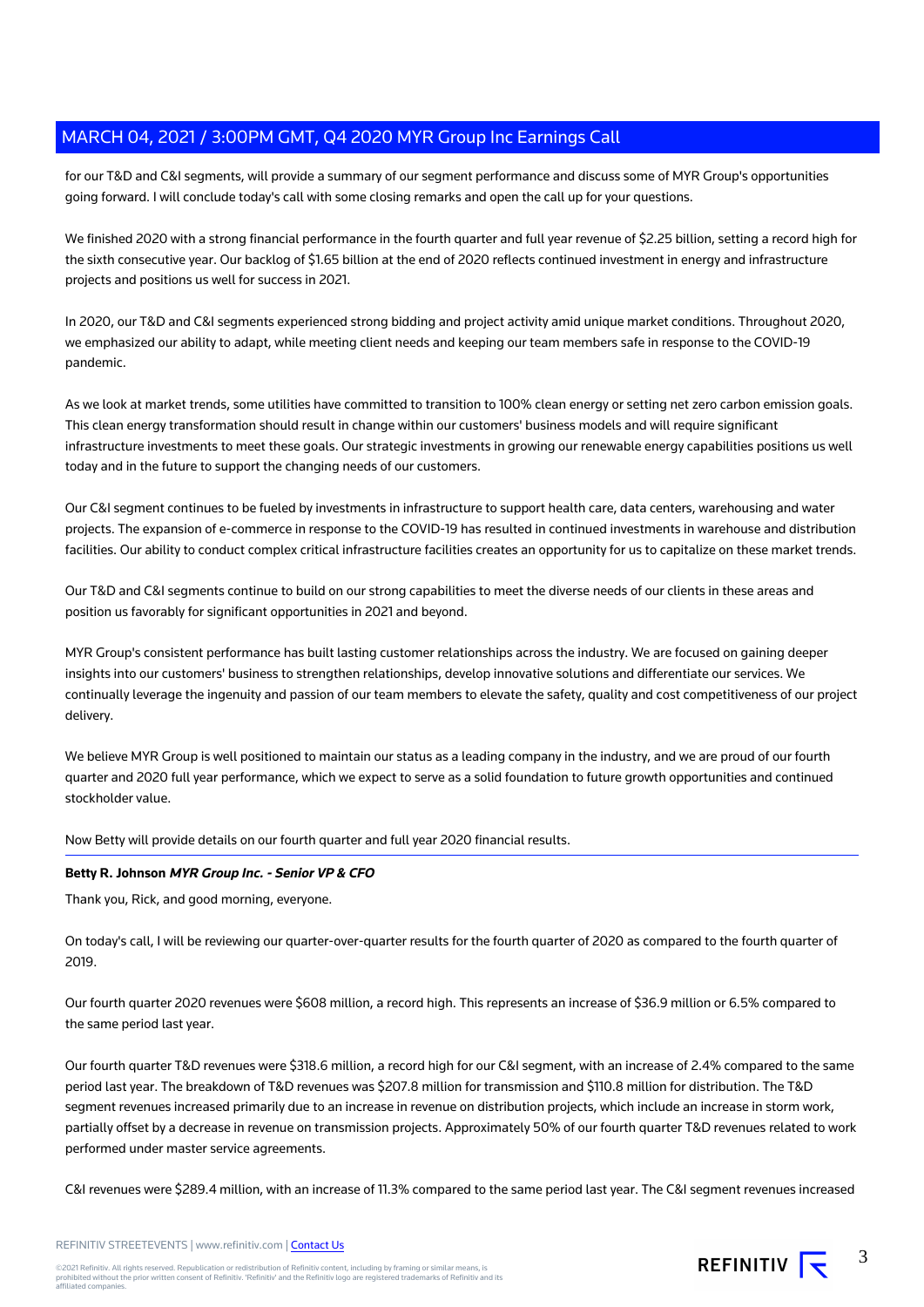primarily due to increases in volume associated with CSI acquisition, partially offset by slowdowns associated with the COVID-19 pandemic.

Our gross margin was 12.6% for the fourth quarter of 2020 compared to 12.1% for the same period last year. The increase in gross margin was primarily due to increase in higher margin and storm-related work, successful change order negotiations and better-than-anticipated productivity on certain projects. These improvements were partially offset by labor inefficiencies as well as unfavorable settlements on certain projects.

SG&A expenses were \$50.8 million, an increase of \$2.7 million compared to the same period last year. The increase was primarily due to higher employee incentive compensation costs and other employee-related expenses to support the growth in our operations.

Fourth quarter 2020 net income attributable to MYR Group was \$18.2 million or \$1.07 per diluted share, both record highs for MYR, compared to \$12.8 million or \$0.76 per diluted share for the same period last year.

Fourth quarter 2020 EBITDA was \$37.2 million, representing a quarterly record high for MYR. Total backlog as of December 31, 2020, was \$1.65 billion and was 10% higher than a year ago. Total backlog as of December 31, 2020, consisted of a record high for our T&D segment of \$753.9 million and \$895.5 million for our C&I segment.

Moving to liquidity in our balance sheet. We had approximately \$193.3 million of working capital, \$29.4 million of funded debt and \$364.6 million in borrowing availability under our credit facility as of December 31, 2020.

We have continued to focus our strengthening our balance sheet, improving our free cash flow. Free cash flow came in strong for the period at \$29.7 million and was a record high \$130.8 million for the trailing 12 months.

Our funded debt-to-EBITDA leverage has improved since our CSI acquisition, improving from 1.85 as of September 30, 2019, to 0.2x leverage as of December 31, 2020.

We believe that our credit facility, strong balance sheet and future cash flows from operations will enable us to meet our working capital needs, equipment investments, overall growth initiatives and binding requirements.

In summary, we had improvements this quarter in revenue, gross profit, net income, earnings per share, EBITDA, free cash flow, funded debt-to-EBITDA leverage and backlog compared to the prior year. Additionally, in our fourth quarter 2020, we set a new record high for revenues, net income, earnings per share and EBITDA. This strong quarter also enabled us to reach record annual revenues of over \$2.2 billion, with record highs in both our T&D and C&I segments. For the year ended December 31, 2020, we also reached record EBITDA of over \$132 million, and as previously mentioned, a record high free cash flow of over \$130 million. Our 2020 earnings per diluted share also reached a record of \$3.48, an increase of 54% from the full prior year.

#### I will now turn the call over to Tod Cooper, who will provide an overview of our Transmission and Distribution segment.

#### **Tod M. Cooper MYR Group Inc. - Senior VP & COO of Transmission and Distribution**

Thanks, Betty, and good morning, everyone. Our T&D segment performed well in 2020, and we maintain a positive outlook for 2021 and beyond. In 2020, we executed on a range of smaller to mid-sized projects, with some notable larger projects included in our portfolio. Our bidding activity and success rate resulted in a strong backlog, with continued growth in EPC, master service agreement and renewable energy opportunities, which remains a focus area for growth in MYR Group.

In its Annual Energy Outlook 2021, the U.S. Energy Information Administration projects that the share of renewables in the U.S. electricity generation mix will increase from the current 21% to 42% in 2050. MYR Group recently surveyed executive leaders from more than 20 of our top T&D customers in our annual strategic insight survey. 80% of those surveyed said renewable energy would have the greatest impact on the strategic direction of their business over the next 3 to 5 years. MYR Group is uniquely positioned to offer customers a full range of capabilities to build renewable energy generation facilities and the associated infrastructure needed to deliver

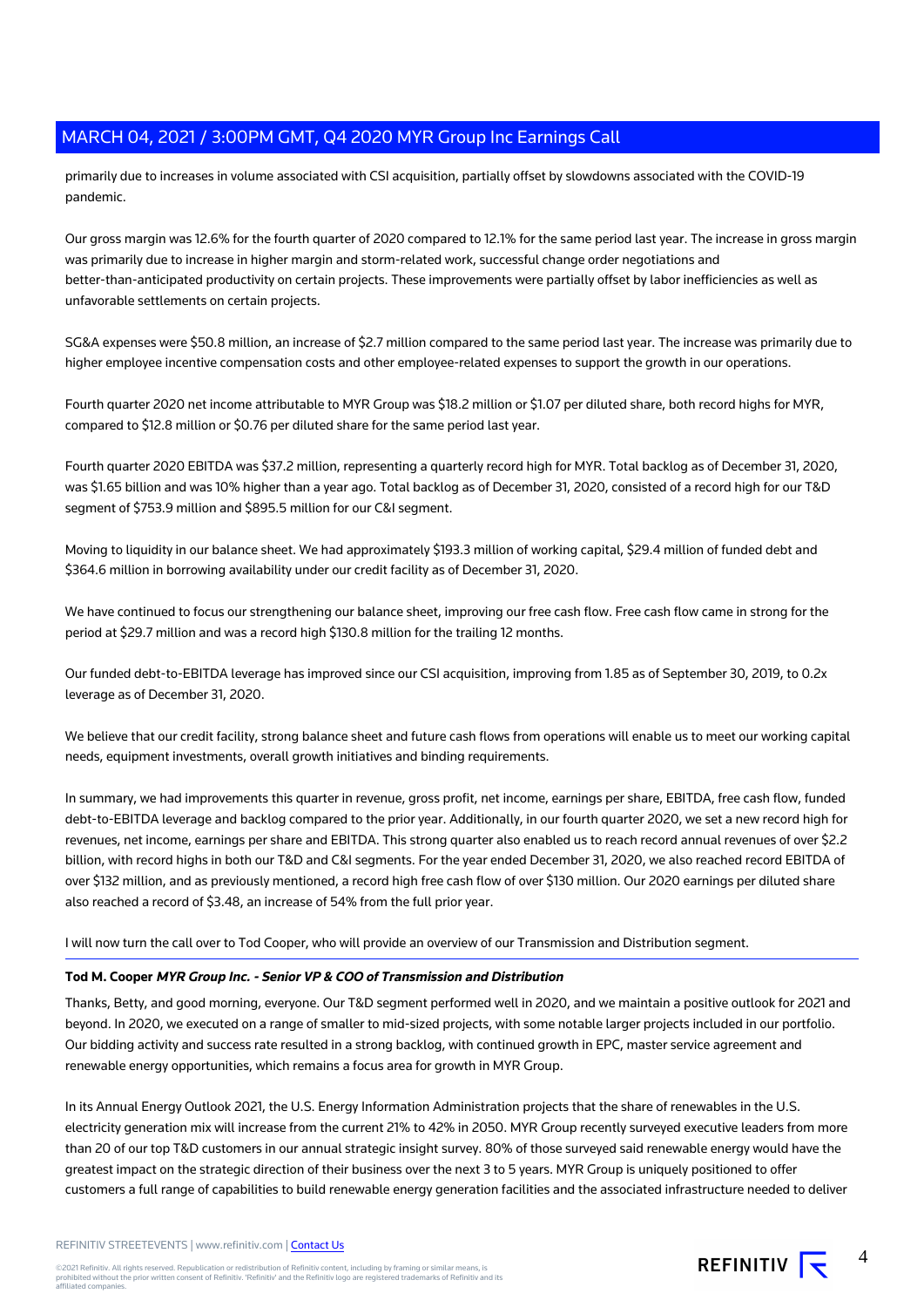it to the grid. Our MYR Group Energy Services team is currently constructing the Battle Mountain solar project in Nevada. Battle Mountain is a 132-megawatt solar facility, coupled with 100 megawatt-hours of battery storage. MYRE is providing EPC services and self-performing nearly all scopes of work in the field. The project is being constructed for Consolidated Edison, Inc. and is expected to be completed midyear 2021.

Aging grid infrastructure also remains an industry issue that presents opportunities to support critical customer needs. The demand to modernize the system is being driven by goals to achieve a clean energy future, integrate innovative technologies, harden systems for storms and improve overall system reliability. As a result, the industry has seen significant construction investments, including full replacements, equipment automation, line and substation upgrades and system hardening. This is evident in that AEP's 5-year capital expenditure forecast includes more than \$10 billion for distribution grid modernization. And Xcel Energy's 5-year capital plan calls for more than \$7 billion in transmission and distribution investments. According to our insight survey, this represents only a fraction of the system upgrades that will need to take place in order to completely modernize the grid, and MYR Group is well positioned to be a strong partner to help customers plan and execute system-wide improvements in the coming years.

Across the United States, MYR Group has had significant impact through our projects and opportunities. And we continue to work on multiple long-term alliance agreements in several small to medium-sized projects. During the fourth quarter, our subsidiary, Harlan Electric, successfully completed the Rochester area reliability project in Upstate New York and the Hartford reliability project in Connecticut. Bidding remains strong in these small to medium-sized projects, and we continue to work with our clients in their efforts to develop larger projects.

In summary, we continue to invest in our market leadership position to expand and develop our customer base as we believe there are abundant opportunities for sustained growth in the T&D market. We will continue to raise the bar by devoting our energy and resources to doing what it takes for the successful future of MYR Group.

I will now turn the call over to Jeff Waneka, who will provide an outlook on our Commercial and Industrial segment.

#### **Jeffrey J. Waneka MYR Group Inc. - Senior VP and COO of Commercial & Industrial**

Thanks, Tod. Good morning, everyone.

2020 proved to be an interesting year in the C&I segment as we adapted to the myriad of COVID-related disruptions and project resequencing. Our C&I fourth quarter and full year results mostly mirrored the general economic conditions we faced as we work through -- work with our clients through a bumpy business climate. As we enter a new year, we will continue to monitor and adapt to project protocols that vary from project to project and state to state, with a heightened focus on teamwork and increased operational efficiency.

Throughout 2020, we provided our clients with exceptional customer service and are now seeing some exciting pockets of opportunity in the markets we serve. Early in the pandemic, we anticipated that our primary markets may be somewhat less vulnerable to economic slowing, including health care, data centers, transportation, renewable energy and water projects. Today, our view has been confirmed as we pursue multiple opportunities in each of these market sectors.

Large health care projects typically involve a long time line from concept to a completely operational facility. And we believe that based on the number of opportunities we see in the pipeline, the fundamental need for new facilities has not changed. Our district offices across the country are engaged in pursuits of all sizes, from small, medium and large expansions, to new greenfield facilities. We are currently under Phase 1 contracts on several projects to assist our clients through the design process, which typically leads to the receipt of Phase 2 contract a few months later for construction of the project. Health care facilities are complex and require highly skilled and trusted professionals to coordinate high-tech solutions in tight spaces. The same holds true for commercial and institutional facilities dedicated to research and development. MYR Group provides a trusted proven group of skilled labor and management experts to serve the demands of this sector. Recent awards to assist our clients on the design development for new research facilities leads us to believe that the health care and research industries will continue to provide growth opportunity for years to come.

High-tech data centers remain a major focus for many of our district offices, with notable opportunities in Arizona and Colorado. Trusted

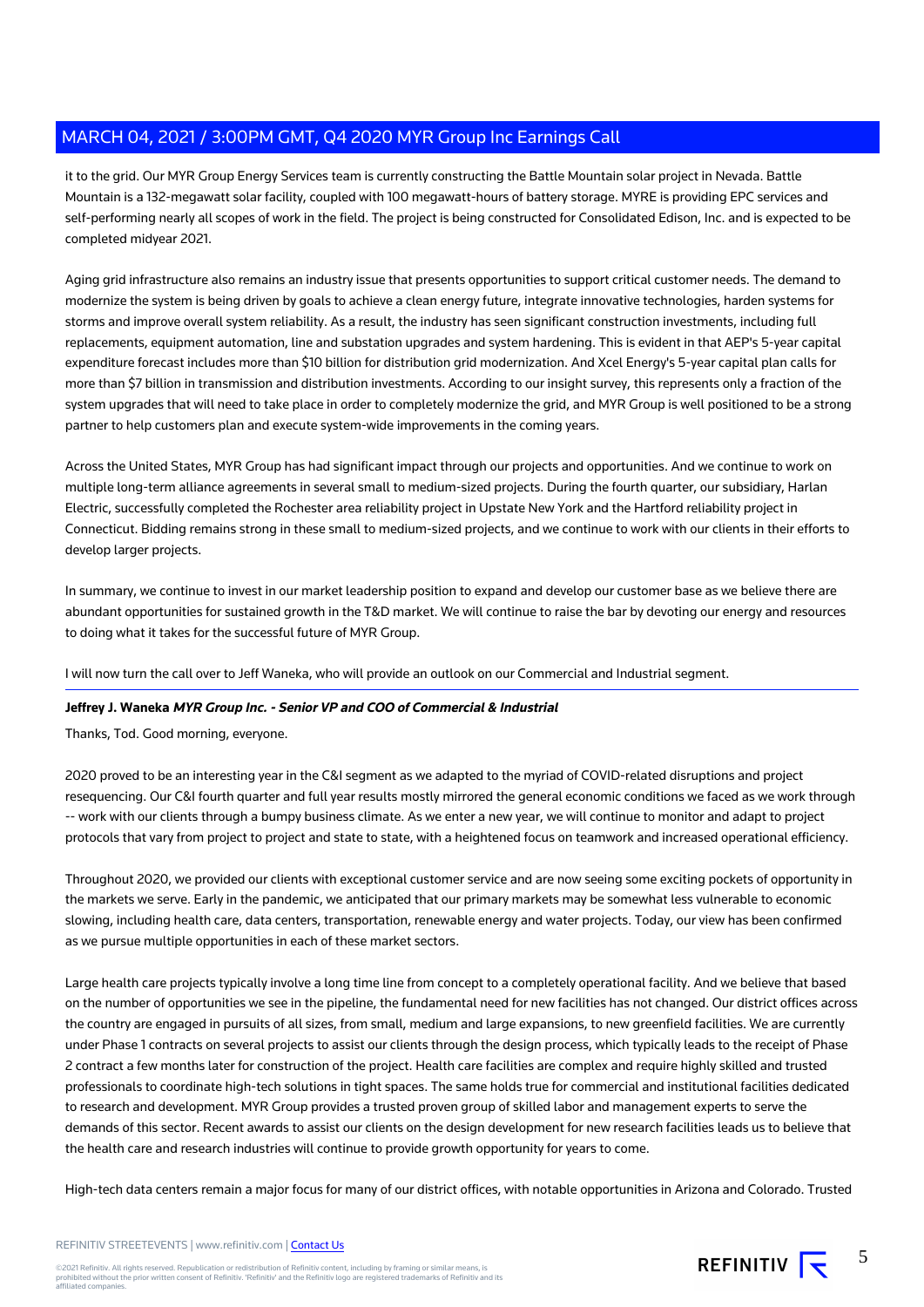relationships with long-standing clients lead to early engagement, many times before the project hits the open market, thus allowing our project team to develop collaborative solutions that benefit the owner during the early stages of design and project planning. Once these projects are built, we typically establish long-term maintenance contracts and remain on site for nearly constant upgrades and expansions. The pandemic has changed a lot about how we interact with each other, and the nation's increasing demand for computing power, data security and e-commerce should continue to provide significant opportunity in 2021 and beyond.

Much like the health care industry, civil projects, including roadway, airports, tunnels, rail and water projects, have long lead times with well-established funding mechanisms, commonly through multiyear capital improvement plans and dedicated bonds. Many of the large civil projects we have tracked across the country continue to advance toward procurement. For us, this is especially true along the Pacific Coast in both the U.S. and Canada, where new modes of transportation have been in development for many years.

Our efforts to share the collective experience of our subsidiary companies is expanding our opportunity and increasing our efficiency in executing these projects. The Central 70 project in Colorado, awarded in early 2018, is a very complex, multi-phased project that is progressing as planned and is one example of the highly collaborative effort required to successfully complete these massive public projects. In addition to the transportation projects already in the pipeline, we anticipate that the changes in Congress and President increase the likelihood of a meaningful transportation and infrastructure bill.

We are encouraged to see the major indices, such as The Architectural Billing Index and the Dodge Momentum Index, slowly trending back upward throughout the year. Our pipeline remains intact. Bidding remains active. And we continue to see attractive opportunities in the markets we serve.

To conclude, the performance achieved by our employees throughout a unique and challenging year was admirable. Their continued dedication and outstanding efforts provided consistent results, while improving the services we provide in numerous ways. As the headwinds from the pandemic continue to fade, our efforts to strengthen our capabilities will provide greater opportunity for years to come.

Thanks, everyone, for your time today. I'll now turn the call back over to Rick, who will provide us with some closing comments.

#### **Richard S. Swartz MYR Group Inc. - President, CEO & Director**

Thank you for those updates, Betty, Tod and Jeff.

Our fourth quarter and full year 2020 performance demonstrates our agility and the strength of our business strategies. MYR Group is recognized as an industry-leading partner, which provides us a strong foundation to capture new opportunities and grow our business. I am confident in our ability to successfully navigate the ever-changing landscape of this industry. Our success in 2020 is the result of our team of dedicated and talented people, whom I'd like to sincerely thank. I would also like to extend a thank you to our customers for their continued trust and our stockholders for your ongoing support. I look forward to working with you to continue our success in 2021 and beyond.

Operator, we are now ready to open the call up for your comments and questions.

#### **QUESTIONS AND ANSWERS**

#### **Operator**

(Operator Instructions) Our first question comes from the line of Andrew Wittmann with Baird.

#### **Andrew John Wittmann Robert W. Baird & Co. Incorporated, Research Division - Senior Research Analyst**

Great. I was just wondering, Rick, if you could talk a little bit more about the renewable energy opportunities. It sounds like MYR is capitalizing on them pretty well in the marketplace today. But you mentioned in your script that you're continuing to make some investments there. I was wondering if you could elaborate a little bit on the types of investments that you are making or maybe need to make to take advantage of the renewable opportunities in the future.



6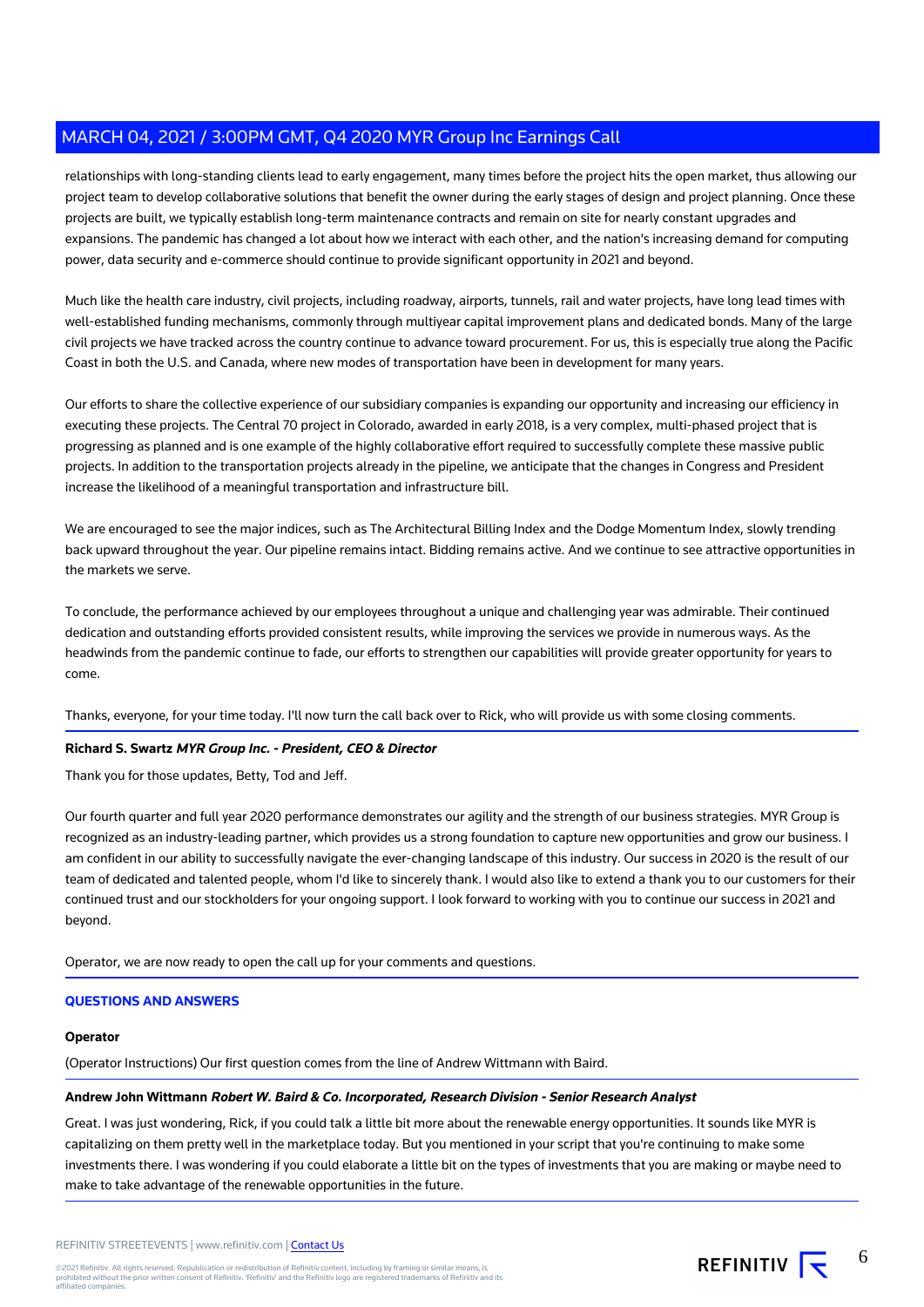#### **Richard S. Swartz MYR Group Inc. - President, CEO & Director**

Sure. Since the early 2000s, we've been investing in resources to chase this work, so putting teams together. Various divisions across our company have chased renewable work, whether it be wind, solar or geothermal or anything associated with it. And then as we've done our acquisitions, whether it's ESB, Huen, CSI, they've all had a renewable or a solar component to them. So that's just additive to what we've already been building in our company. And then this year, we rebranded MYR Transmission Services to be MYR Energy Services, which is really our leg that changes -- that chases renewable, both on the transmission front and project-specific delivery front. So it's something that we continue to invest. We brought some great talent in over the last few years. And we see this as a really a growing market for our company.

#### **Andrew John Wittmann Robert W. Baird & Co. Incorporated, Research Division - Senior Research Analyst**

Great. Betty, I wanted to see if I could get you to help us a little bit on the quarter and understanding it a little better. As always, you have some good projects. You have some projects that have some inefficiencies, and you always kind of mention that. But I was wondering if by just looking at the segment performance this quarter, the margins were obviously very good in the transmission side. They were down sequentially a little bit in C&I. I was hoping, could you maybe confirm or comment a little bit on, did you have some inefficiencies more heavily on the C&I side of the business that led to that margin performance? And then can you talk about if there are any positive benefits on a percentage-of-completion accounting adjustments on the T&D side? And how much the storm revenues and then the margin from those revenues contributed to the strong margin performance in T&D? Anything to help context the performance in the relative segments, I think, would be helpful for us all to understand.

#### **Betty R. Johnson MYR Group Inc. - Senior VP & CFO**

Yes. I can do that. Yes. When it comes to the first part of the inefficiencies on the C&I side, yes, there were a couple of jobs that we've talked about in earlier -- throughout 2020 that we've been working to close out where we were impacted. And this quarter, there was - as we were closing them out, there was some adjustments in -- like including a job that had final closeout settlements. And the good news is, at least for that job, it was closed out. So that did bring our margins down to the 2.5% level that -- lower than typical. But when we take those away, we get us back into our 4% to 6% range that we've quoted just as a result of those couple of projects we're referring to in our overall commentary.

And when it comes to T&D, although there's always pluses and minuses in margin adjustments in T&D, a majority of those adjustments, I'd say, were closer to netting. We did have some benefits from, as we mentioned, the storm work, and then some negotiations with clients. And we have some jobs that throughout 2020 had a higher margin, just overall higher margin work.

Now having said that, we're not saying that our 11% quarterly segment margins is something to rely on going forward as we always strive to get into that level. But there's definitely items in the quarter that led us to a higher percentage.

#### Rick, do you have anything else to add to that?

#### **Richard S. Swartz MYR Group Inc. - President, CEO & Director**

I'd say when you -- and Betty, you summed it up well. I think when you look at the storm revenue, the execution pickup and the change order side on the T&D side, it really -- that taken us above that 9% to 10%. That is kind of split between those 3 groups pretty even. So if I look at those 3 areas of pickup, that was pretty even. There's not one that stands out really above the others. And then as you said, on the C&I front, it was really coming to final negotiation on a couple of change orders on some projects that negatively affected us and carrying those projects at slightly lower margins until they've completed.

#### **Operator**

And our next question comes from the line of Sean Eastman with KeyBanc Capital Markets.

#### **Alexander David Dwyer KeyBanc Capital Markets Inc., Research Division - Associate**

This is Alex on for Sean. So we picked up on some commentary around large transmission projects in your 10-K, saying that large projects awarded in the second half of the year could start construction in 2022. I guess what's your level of confidence that these larger-sized projects get awarded in the second half of this year? Or do you think there's still risk that these continue to push out further?

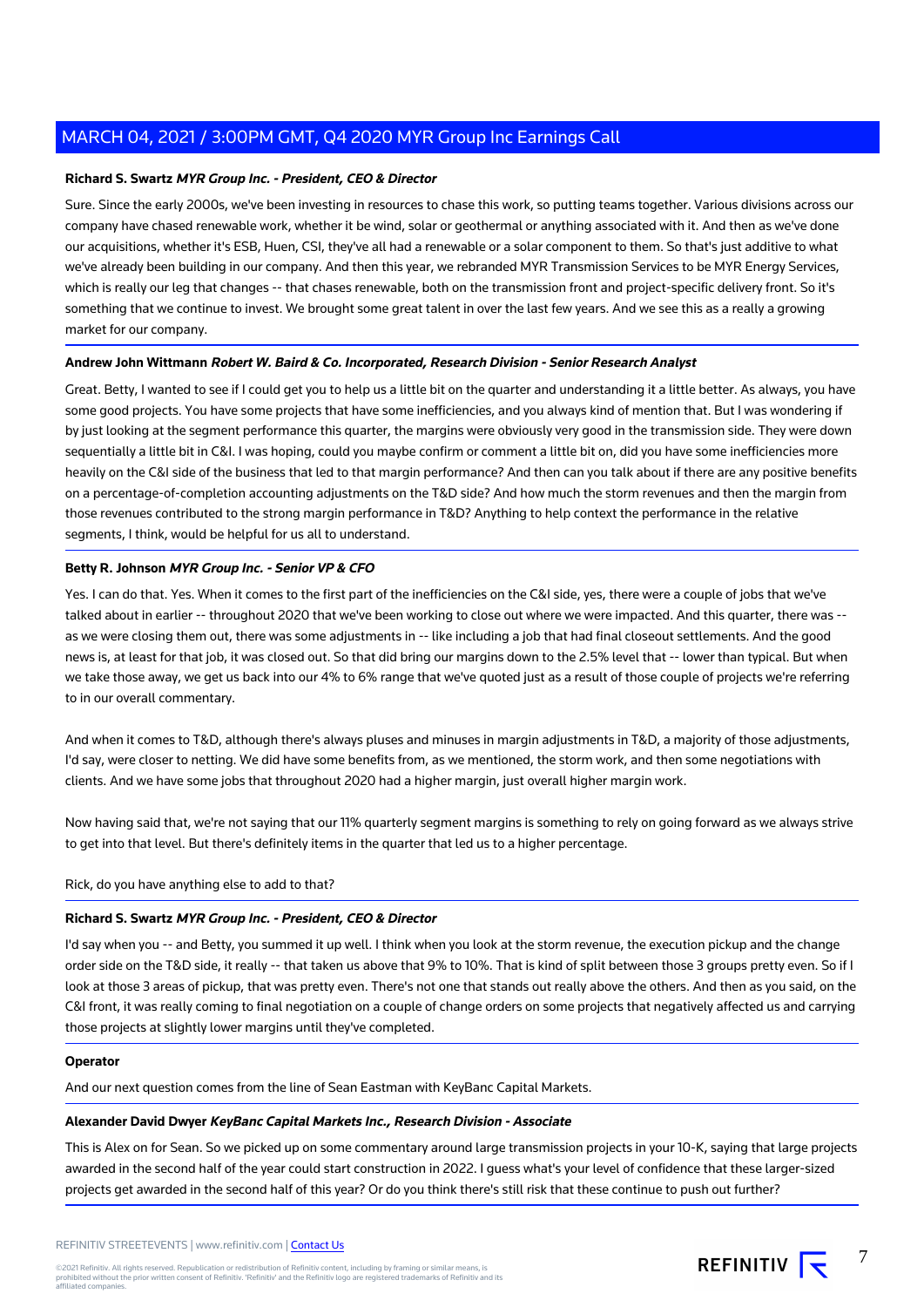#### **Richard S. Swartz MYR Group Inc. - President, CEO & Director**

I think there's always a risk that they continue to push out. I mean every time we think some of them are there and they're finalized, the permitting gets delayed a little bit. The starts might get pushed out. But again, we're seeing activity there. We're seeing good movement. It's really just through those little nits and nats get it held up in permitting or that final approval. And for the most part though, I'm happy to see the projects moving forward, at least budgeting and pricing going out. So Tod, anything to add on that?

#### **Tod M. Cooper MYR Group Inc. - Senior VP & COO of Transmission and Distribution**

No, Rick. We did announce in previous quarters the Marcy-New Scotland award, and that one is getting underway now. And we continue to monitor and work with clients, as I mentioned, on several other projects that are in development. It's most likely that will remain in development throughout 2021 in order, and we're hoping to see some construction activity thereafter. So...

#### **Alexander David Dwyer KeyBanc Capital Markets Inc., Research Division - Associate**

Got it. That's helpful. And then with the C&I backlog being down double-digit year-over-year, is that a good way to think about C&I revenues next year? Or does the bid pipeline kind of support some backfilling in the coming quarters?

#### **Richard S. Swartz MYR Group Inc. - President, CEO & Director**

We certainly hope it supports some backfilling. It's really -- does the economy pause a little bit, and do some of these developers pull back a little bit? We're still seeing an active bid market. I mean, Tod -- or Jeff talked a lot about some of the opportunities out there that they're seeing, whether it be health care, data centers, e-commerce type stuff. Lots of opportunities. But does somebody pull back a little bit, pump the brake a little bit based on what's going on? We haven't seen it yet. But could it happen? Yes. And then again, I want to remind everyone that we always talk about backlog as being lumpy. It's something we don't control when a contractor -- when we're going to receive a contract. And we're going to do everything we can to make sure we have the right contract in place, so it may take us longer to negotiate it. We're not worried about getting it in there for quarter end. We're worried about having the right contract that's beneficial to us. So again, it's going to be lumpy. So I really don't weigh our backlog into -- too much into future quarters. It's really the active bid market and what we're being awarded out there. And we're still seeing that as active today.

#### Jeff, anything to add on that?

#### **Jeffrey J. Waneka MYR Group Inc. - Senior VP and COO of Commercial & Industrial**

Rick, I think that's a good summary. We had 9 straight quarters of strong backlog growth prior to the COVID pandemic. So there has been no doubt some leveling, but still feel good about what's in our backlog and feel that there are things remaining active. So hoping that things continue to pick up.

#### **Operator**

And our next question comes from the line of Noelle Dilts with Stifel.

#### **Noelle Christine Dilts Stifel, Nicolaus & Company, Incorporated, Research Division - VP & Analyst**

Congrats on good performance in this tough environment. I have a couple of questions. Well, first, on solar. It's a little bit multipart. But I was hoping you could touch on -- just because there have been, I think, a lot of new entrants have talked about the opportunity in that market. Could you speak to what you believe are some of the key competitive advantages you have in the solar market?

And second, I was hoping you could kind of talk about how we should think about the margin profile of that type of work relative to some of the more legacy T&D work that you do. And finally, like what you think is really important in terms of being able to achieve success there and hitting margin targets.

#### **Richard S. Swartz MYR Group Inc. - President, CEO & Director**

Tod, do you want to take that? You're on mute. Tod? Okay. Sorry about that. Tod's talking, but something happened to his phone here. So I'll go ahead and take that one.

When you look at the opportunities we have out there, it just continues to grow. And I think, as you said, all our competitors are saying

©2021 Refinitiv. All rights reserved. Republication or redistribution of Refinitiv content, including by framing or similar means, is<br>prohibited without the prior written consent of Refinitiv. 'Refinitiv' and the Refinitiv affiliated companies.

8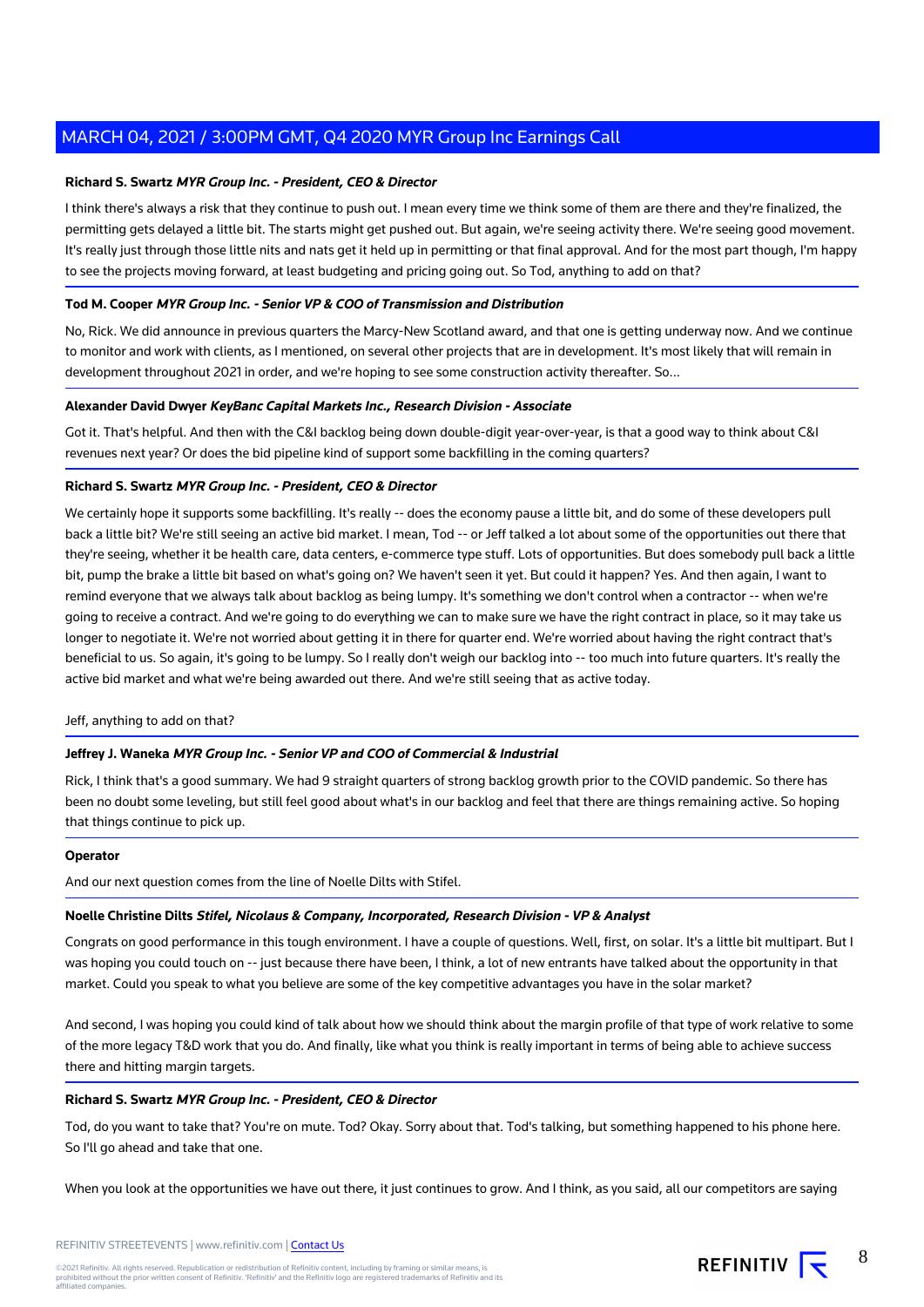the same thing. Our competitive side is we work for -- a lot of this is utility-grade solar. So a lot of it has to do with either our clients changing or our developers coming in and trying to do that level, which gives us that connection back to the utilities that they're doing the work for. We're seeing those margins be on the upper side right now of what our T&D expectations are. So we always talk about that 6% to 9%. We see that on the upper end of the availability for what we can make there. So we see it as a positive market. We've been growing that market out. We picked some talent up over the years that have been doing solar for a long time to add to our current resources that have always done solar and renewable energy. So again, it's a good growth market for us. We're going to continue to invest in it. And the opportunities are really strong. I mean when we look at projects that we're chasing out there, they don't just go into 2022. They're -- we're budgeting projects that are 2023, 2024, and we see it as a growing market for us.

#### **Tod M. Cooper MYR Group Inc. - Senior VP & COO of Transmission and Distribution**

Yes, Rick. And also, I believe that our ability to provide that full service is really a key from the -- the utility-scale generation, to the battery storage, to the infrastructure required to get that stuff to the grid. So we're able to provide that full service to our customers as well.

#### **Noelle Christine Dilts Stifel, Nicolaus & Company, Incorporated, Research Division - VP & Analyst**

Okay. Great. And then second, just looking at your T&D margins. They've -- if you kind of look through some of the adjustments, I would say that if you look at 2020 and even late 2019, it just -- it feels like things have sort of stepped up a level. Could you speak to maybe some of the changes or efficiencies that you've implemented that have kind of helped you to move up margins in that division? And how we should think about the sustainability of these higher margins moving forward?

#### **Tod M. Cooper MYR Group Inc. - Senior VP & COO of Transmission and Distribution**

Well, first off, as Rick mentioned, there was kind of a threefold increase to the margins that resulted from the efficiencies, the storm work as well as the -- getting the favorable settlements on some change orders there. That did drive it up slightly higher than what we consider the acceptable numbers. But overall, we've worked really hard on the T&D side and the C&I side on project management. And we brought lot of talent into the organization centered around project management. And we've developed some internal programs for training, not only from project management but technical training in the field and improving the skills of their employees at all levels. So we think we're seeing the benefit of that. That typically takes a couple of years to get that into place, get it running and then seeing the results of it. And I think in 2020, we started to see the results of these programs that we put in place as well as the talent that we brought in and in utilizing best practices across the country. I think the improvement in the technology in itself and almost the force -the fact that we had to force the use of technology through this COVID crisis enabled us to strengthen our communication skills across the country. And I think that's another added benefit that helped drive the margins in 2020.

#### **Operator**

(Operator Instructions) And our next question comes from the line of Brian Russo with Sidoti.

#### **Brian J. Russo Sidoti & Company, LLC - Research Analyst**

So we've -- there's been a lot of discussion around Texas with the cold weather recently and the need to upgrade infrastructure, whether it's generation or T&D. Batteries and energy storage has been brought up as one solution. Can you just discuss what your presence is like in Texas? Maybe example of projects you've worked on in the past? Any customer relationships you might have? And then maybe just in general, your competitive advantages in that market opportunity, which may be more near-term than, say, some of the longer development-type transmission projects that you're involved with.

#### **Tod M. Cooper MYR Group Inc. - Senior VP & COO of Transmission and Distribution**

Yes. Our presence in Texas, that as representative of our presence throughout the United States, being a nationwide contractor. Texas, obviously, a big state, a lot of people, a lot of utilities. And we do have a couple of master service agreements in Texas with some key clients, that being CenterPoint and enCore. And there's long-standing relationships that we work on every day. They're important to us, and we stay very close to those clients. And we performed -- we're pretty diverse with each and every one of them doing distribution, transmission and substation work. So in addition to that, there's always going to be some renewable energy opportunities. We've hit on those in the past in West Texas. And there is a lot of discussion right now. You're exactly right around solar and generation, obvious

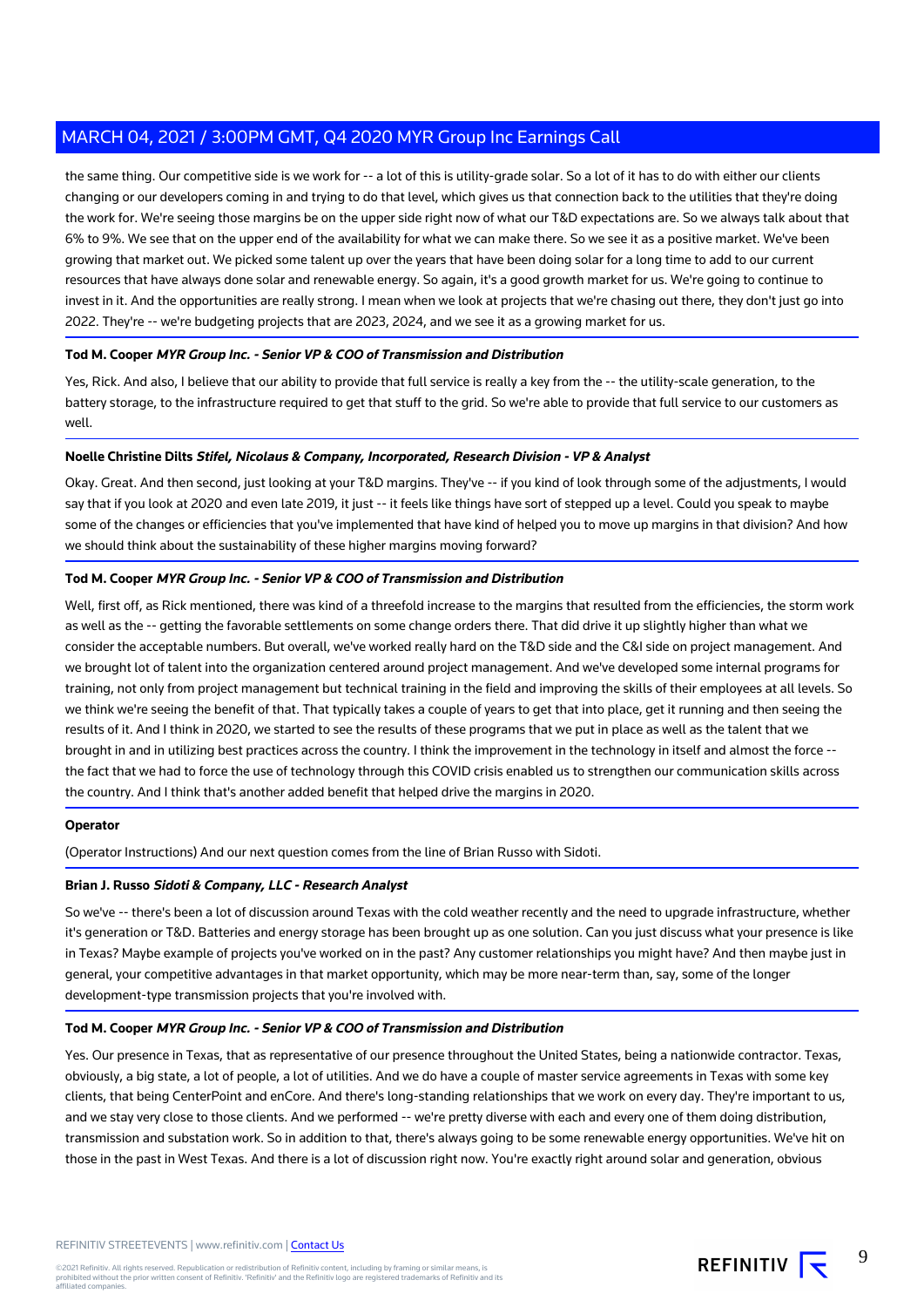discussions as a result of what took place a few weeks ago, and we're monitoring those. It's an extremely recent event right now to really make any projections on. But the end result of that could be -- it's certainly going to be some grid reliability and some grid strengthening.

#### **Brian J. Russo Sidoti & Company, LLC - Research Analyst**

Okay. Great. And also on the T&D side, what's your thoughts on offshore wind? We've seen some extremely large project announcements in the Mid-Atlantic, off the coast there, as well as up in the New England area.

#### **Richard S. Swartz MYR Group Inc. - President, CEO & Director**

We see that as a growing opportunity for our company. I think it's more of the bringing the stuff onshore than it is doing the specialized cable placement in the ocean or that kind of stuff. That's usually -- there's companies that specialize in that side of it and do that. For us, it's really getting that infrastructure, the cables in, in onshore and everything that's associated with that, whether it be substations or whatever. So we've done that side, and we see that as a growing business. But that's, I think, part of what gets us excited about the T&D market overall as all these kind of new additions that are coming in, whether it's just solar sites, batteries or offshore wind.

#### **Brian J. Russo Sidoti & Company, LLC - Research Analyst**

Okay. Great. And then just back on the fourth quarter. The C&I revenue, up 11.3%. You mentioned higher volume from the CSI acquisition. Is my understanding that acquisition closed before the fourth quarter? So was a lot of that volume growth organic? And what's driving that?

#### **Richard S. Swartz MYR Group Inc. - President, CEO & Director**

I'll start and let Jeff add to it. I think when we look at that, yes, we did that acquisition halfway through '19. So that was completed in July. So it did have that revenue last year in our numbers. But they continue to grow. They continue to execute. And I was -- I've kind of been shocked with where their revenue has been a little bit because I thought COVID, as much as they were shut down, would have a huge effect on their business. And it had a slight negative effect but nothing major, and they continue to perform with opportunities coming forward. So the California market is a good market for us. Jeff, anything to add?

#### **Jeffrey J. Waneka MYR Group Inc. - Senior VP and COO of Commercial & Industrial**

Yes. No. I think there's been a lot of variation across all of our districts with COVID. And some have performed with very little impact and others should have seen a larger impact. So all in all, we're pleased with the revenue and believe that some of those areas that have been down, they're showing some opportunities. So we're looking forward to that.

#### **Brian J. Russo Sidoti & Company, LLC - Research Analyst**

Okay. And then just last, on capital allocation. You have a \$50 million share buyback ongoing. It doesn't look like you bought much stock back in the fourth quarter. Just how do you balance buybacks versus any M&A-type opportunities, especially with your leverage ratio now at around 2x? And what's kind of your capacity or max leverage ratio when considering acquisitions?

#### **Richard S. Swartz MYR Group Inc. - President, CEO & Director**

Betty, you want to take that one, and I'll add?

#### **Betty R. Johnson MYR Group Inc. - Senior VP & CFO**

Yes, I'll start with. We've talked about our allocation and tolerance for leverage being -- our norm in the past had been in like, say, 1x EBITDA leverage, 1x, 1.25x, and that -- but that would definitely go up to 2x, maybe slightly higher in that right after an acquisition, during that acquisition holiday when all the EBITDA results aren't in. So that's -- and we saw that range when we acquired CSI. Our 0.2x leverage that we have today, you're right, is much lower. We put the stock buyback program in place, and that's correct this quarter. We did not purchase anything as the -- just based upon the current change in the stock price fairly recently. But that's still in place. It was put in place for a full year as well as acquisitions. And we've talked about our interest of looking in the market. Definitely, our capital allocation program is to go out where our team is daily looking at transactions. However, at the same time, Rick's been talking about for the last 6 months or so, I'm not sure what -- in 2021, with the pent-up demand and what companies are going to come on the market, whether something will come through in '21, but we are definitely interested.

Rick, do you want to add anything to that?

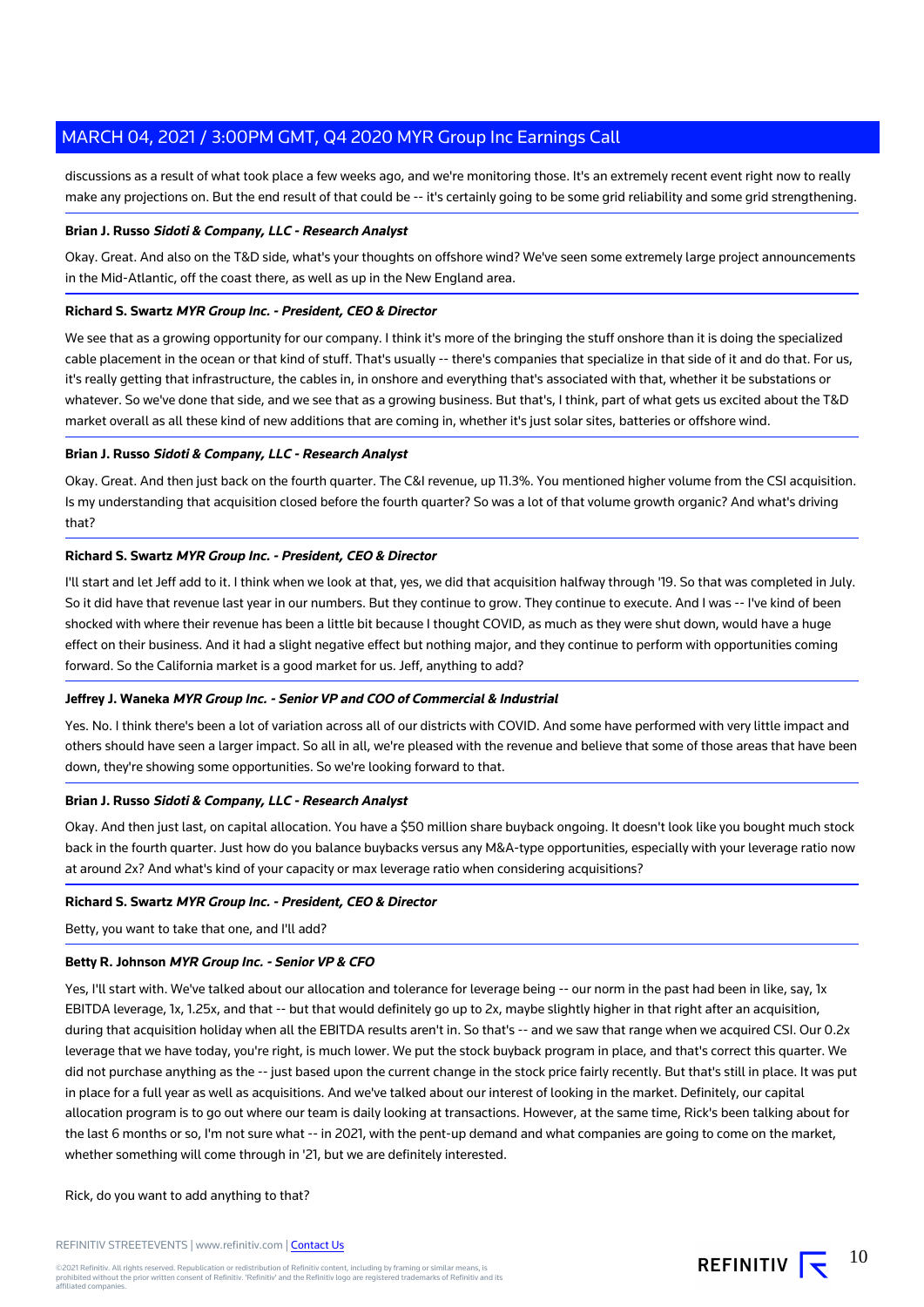#### **Richard S. Swartz MYR Group Inc. - President, CEO & Director**

Yes. Yes. I think when we look at it overall, we have these conversations, not just internal with our management group but with our Board on where we allocate our capital to. And I think it's something we don't have to do anything. We're going to grow our company. There's a lot of opportunities to grow our company organically. And we'll continue to invest in that when necessary and as necessary to grow our company. We don't have to do an acquisition. We want to do acquisitions. We're an acquisitive company, but we want to do it for the right company at the right price. So again, even with our stock buybacks, our acquisitions, we're opportunistic buyers. But we're going to do it at the right price. So we're not going to leverage ourselves heavy just for the sake of buying something. We're going to make sure we make the right business decisions. And if we have to be a little patient on some of the stuff, we're going to be in order to have the right portfolio in the end.

#### **Operator**

And we do have a follow-up question from the line of Andrew Wittmann with Baird.

#### **Andrew John Wittmann Robert W. Baird & Co. Incorporated, Research Division - Senior Research Analyst**

Yes. Great. I wanted to talk about cash flow because it was actually quite remarkable in the year. And if I look at the year-over-year change in the working capital, most of your accounts were to the positive, accounts receivable, contract assets fell down, contract liabilities up a little bit. So it seems like working capital was mostly favorable in the year. This is all to ask the question, Betty. Does some of this need to reverse in 2021, do you think, because of just the positions where you finished on December 31? Could you talk about that, talk about the capital budget outlook? And could you also just quantify for us the benefit from the CARES Act and the payroll tax holiday that you were given in 2020? So we just know how much that contributed to the very good cash flow this year?

#### **Betty R. Johnson MYR Group Inc. - Senior VP & CFO**

Yes, I can. I'll start with the last part of the question. The CARES Act is for deferring taxes and other items. It's \$26 million that was through the end of 2020 and gets paid back over a 2-year period. So that definitely benefited us in 2020 like other companies. When it comes to -- thanks for recognizing, that was -- it's a huge change for us to flip from a net underbill to overall, a net overbill showing both underbillings decreasing and overbillings increasing. That has been a huge focus for our team for several years, just as Tod talked about training and things taking place, and it takes a while for momentum to pick up and show in the results. We've been working on that for a while. And I think in 2020, we definitely saw some benefits.

Having said that, there's always timing that comes into play, and there's a mix of jobs. And right now, our -- the mix of jobs that we have has resulted in a nice favorable change in that overall working capital. So we continue to strive to work on those terms, in billing and collections, and you name it. And I'm proud of the team for everything that they've been able to do to get us to that \$120 million this year. Some of that -- I would not rely on \$130 million in 2021. But clearly, that's a focus for us to stay in this position.

#### **Andrew John Wittmann Robert W. Baird & Co. Incorporated, Research Division - Senior Research Analyst**

And just -- sorry, that was helpful. I'm sorry. Maybe you mentioned in the script or maybe you mentioned -- but can you just give out what you think about for the capital budget here in '21, in case I missed it?

#### **Betty R. Johnson MYR Group Inc. - Senior VP & CFO**

Yes. We don't have that addressed specifically, but our capital is fairly consistent with our previous years in 2020. Our capital was probably a little bit less than we had even planned just as we held back earlier in the year relating to the COVID and all that uncertainty. But if you just take a look at our -- the fairly recent years, 2021 wouldn't be much different.

#### **Operator**

And I'm showing no further questions at this time. And I would like to turn the conference back over to Mr. Swartz for any further remarks.

#### **Richard S. Swartz MYR Group Inc. - President, CEO & Director**

To conclude, on behalf of Betty, Tod, Jeff and myself, I sincerely thank you for joining us on the call today. I don't have anything further. And we look forward to working with you going forward and speaking with you again on our next conference call. Until then, stay safe.